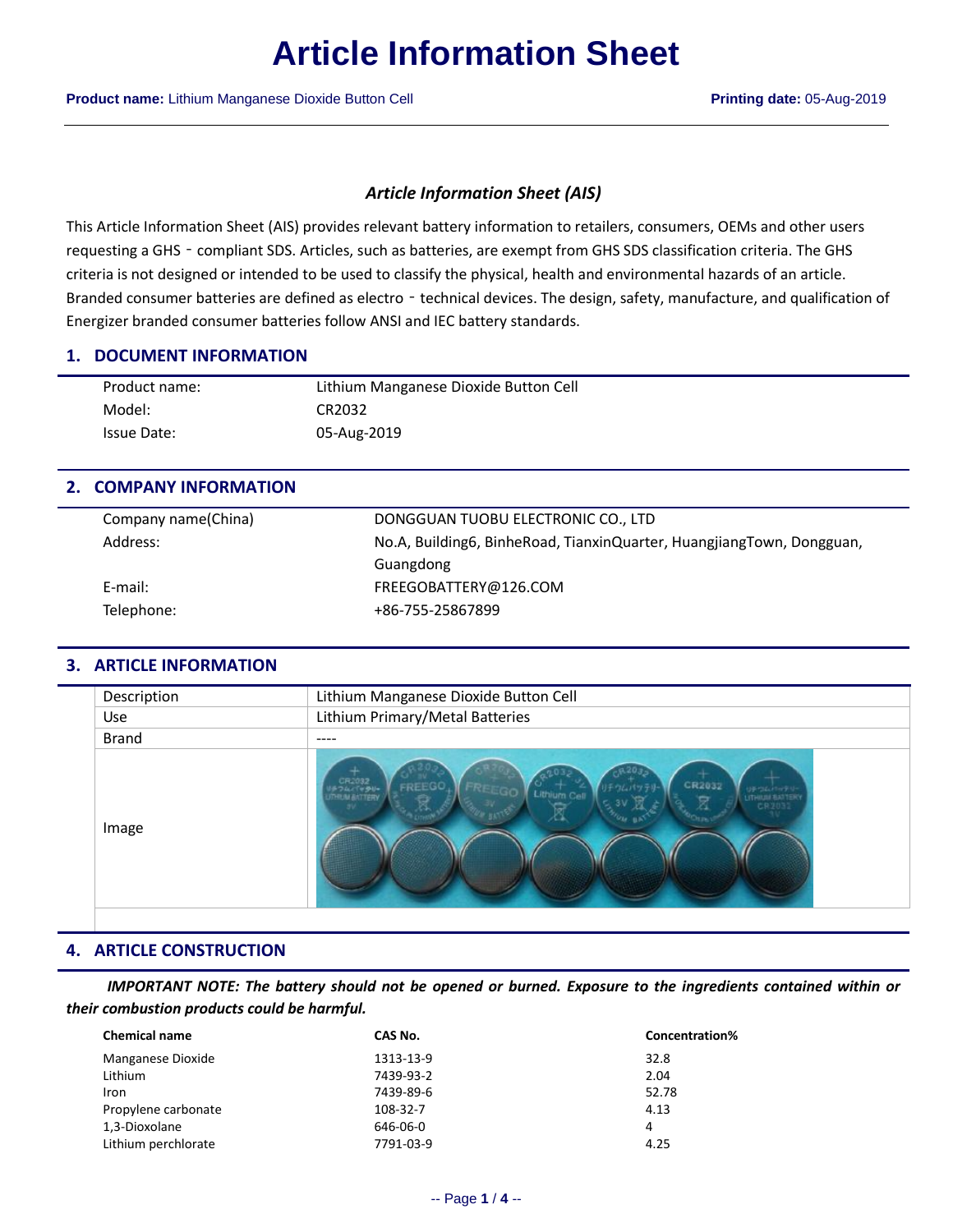#### **5. HEALTH AND SAFETY**

| Ingestion:             | Do NOT induce vomiting. Rinse mouth immediately and drink plenty of water. Never give             |
|------------------------|---------------------------------------------------------------------------------------------------|
|                        | anything by mouth to an unconscious person. Call a physician or poison control center             |
|                        | immediately.                                                                                      |
| Inhalation:            | Remove to fresh air. If breathing has stopped, give artificial respiration. Get medical attention |
|                        | immediately. Do not use mouth-to-mouth method if victim ingested or inhaled the                   |
|                        | substance; give artificial respiration with the aid of a pocket mask equipped with a one-way      |
|                        | valve or other proper respiratory medical device. If breathing is difficult, (trained personnel   |
|                        | should) give oxygen. Delayed pulmonary edema may occur. Get medical attention                     |
|                        | immediately if symptoms occur.                                                                    |
| Skin contact:          | Wash off immediately with soap and plenty of water while removing all contaminated                |
|                        | clothes and shoes. Immediate medical attention is required. May cause an allergic skin            |
|                        | reaction.                                                                                         |
| Eye contact:           | Rinse immediately with plenty of water, also under the eyelids, for at least 15 minutes. Keep     |
|                        | eye wide open while rinsing. Do not rub affected area. Remove contact lenses, if present and      |
|                        | easy to do. Continue rinsing. Seek immediate medical attention/advice.                            |
| Self-protection of the | Ensure that medical personnel are aware of the material(s) involved, take precautions to          |
| first aider:           | protect themselves and prevent spread of contamination. Avoid contact with skin, eyes or          |
|                        | clothing. Avoid direct contact with skin. Use barrier to give mouth-to-mouth resuscitation.       |
|                        |                                                                                                   |
|                        | Use personal protective equipment as required. Wear personal protective clothing (see             |
|                        | section 8).                                                                                       |

#### **6. FIRE HAZARD & FIREFIGHTING**

| Fire Hazard                | Batteries may rupture or leak if involved in a fire.                                              |  |
|----------------------------|---------------------------------------------------------------------------------------------------|--|
| <b>Extinguishing Media</b> | Use any extinguishing media appropriate for the surrounding area.                                 |  |
| Special hazards arising    | In case of fire where lithium batteries are present, flood area with water or smother with a      |  |
| from the chemical          | Class D fire extinguishant appropriate for lithium metal, such as Lith-X. Water may not           |  |
|                            | extinguish burning batteries but will cool the adjacent batteries and control the spread of       |  |
|                            | fire. Burning batteries will burn themselves out. Virtually all fires involving lithium batteries |  |
|                            | can be controlled by flooding with water. However, the contents of the battery will react with    |  |
|                            | water and form hydrogen gas. In a confined space, hydrogen gas can form an explosive              |  |
|                            | mixture. In this situation, smothering agents are recommended. A smothering agent will            |  |
|                            | extinguish burning lithium batteries.                                                             |  |
| Precautions for            | Emergency Responders should wear self-contained breathing apparatus. Burning lithium              |  |
| fire-fighters              | manganese dioxide batteries produce toxic and corrosive                                           |  |
|                            | lithium hydroxide fumes.                                                                          |  |
|                            |                                                                                                   |  |

#### **7. HANDLING AND STORAGE**

Storage Store in a cool, well ventilated area. Elevated temperatures can result in shortened battery life. In locations that handle large quantities of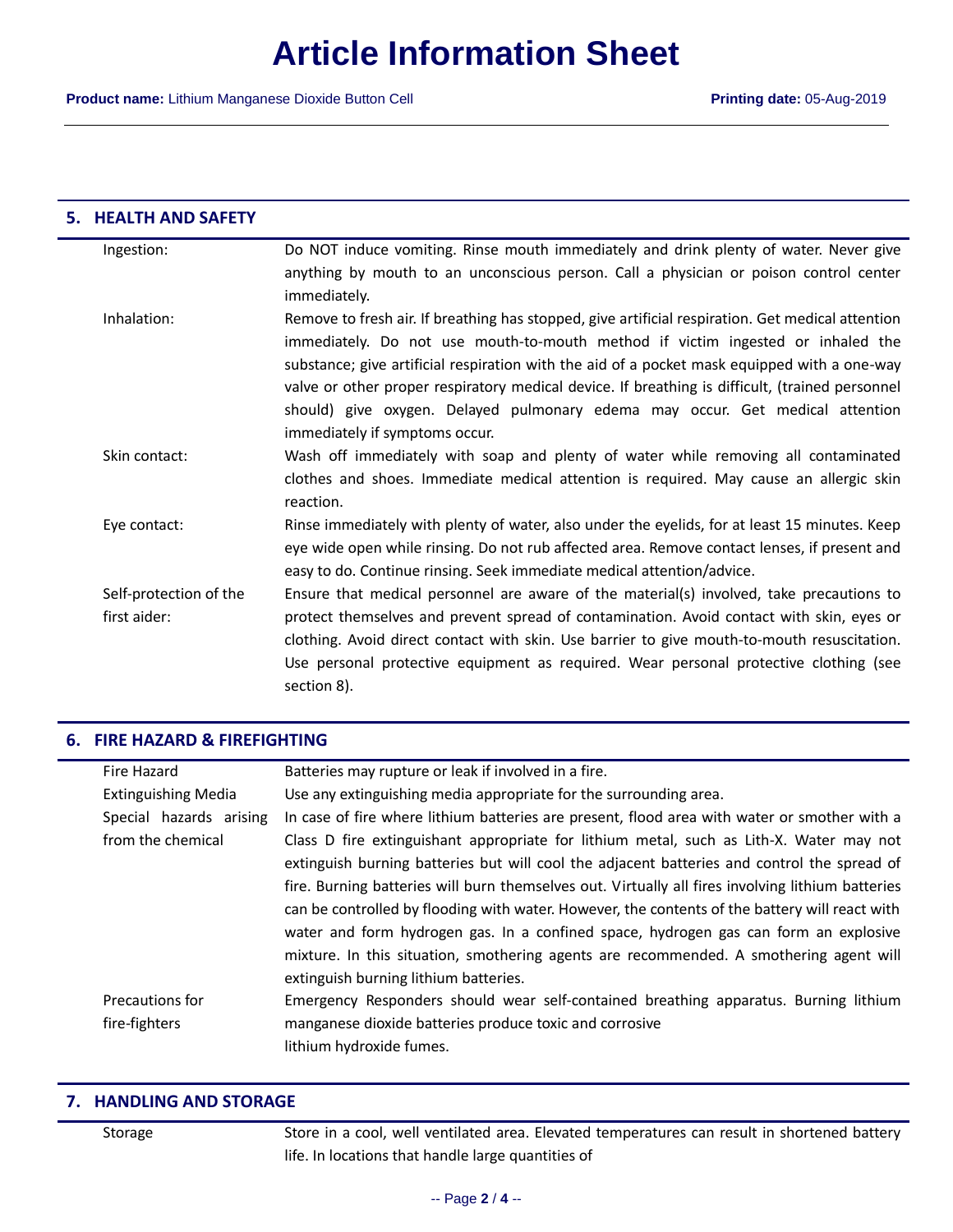|                            | lithium batteries, such as warehouses, lithium batteries should be isolated from unnecessary<br>combustibles. |
|----------------------------|---------------------------------------------------------------------------------------------------------------|
| Handling                   | Avoid mechanical and electrical abuse. Do not short circuit or install incorrectly. Batteries                 |
|                            | may rupture or vent if disassembled, crushed, recharged or exposed to high                                    |
|                            | temperatures. Install batteries in accordance with equipment instructions.                                    |
| Spills of Large Quantities | Notify spill personnel of large spills. Irritating and flammable vapors may be released from                  |
| Batteries (unpackaged)     | leaking or ruptured batteries. Spread batteries apart to stop shorting. Eliminate all                         |
|                            | ignition sources. Evacuate area and allow vapors to dissipate. Clean-up personnel should                      |
|                            | wear appropriate PPE to avoid eye and skin contact and inhalation of vapors or fumes.                         |
|                            | Increase ventilation. Carefully collect batteries and place in appropriate container for                      |
|                            | disposal. Remove any spilled liquid with absorbent material and contain for disposal.                         |

## **8. DISPOSAL CONSIDERATIONS**

Dispose of used (or excess) batteries in compliance with federal, state/provincial and local regulations. Do not accumulate large quantities of used batteries for disposal as accumulations could cause batteries to short-circuit. Do not incinerate. In countries, such as Canada and the EU, where there are regulations for the collection and recycling of batteries, consumers should dispose of their used batteries into the collection network at municipal depots and retailers. They should not dispose of batteries with household trash.

## **9. Transport information**

The transportation of primary lithium cells and batteries is regulated by the International Civil Aviation Organization, International Air Transport Association, International Maritime Dangerous Goods Code and the US Department of Transportation. The batteries must meet the following criteria for shipment: 1. Air shipments must meet the requirements listed in Special Provision A45 of the International Air Transport Association Dangerous Goods Regulations. 2. Meet the requirements for the US Department of Transportation listed in 49 CFR 173.185. 3. The transport of primary lithium batteries is prohibited aboard passenger aircraft. Refer to the Federal Register December 15, 2004 (Hazardous Materials; Prohibited on the Transportation of Primary Lithium Batteries and Cells Aboard Passenger Aircraft; Final Rule)

Lithium batteries shipped as "Lithium batteries", "Lithium batteries packed with equipment", or "Lithium batteries contained in equipment" may not be classified as "Dangerous Goods" when shipped in accordance with "special provision A45 of IATA-DGR" or "special provision 188 of IMO-IMDG Code"

| (a) UN number                                   | 3480&3481                                              |
|-------------------------------------------------|--------------------------------------------------------|
| (b) UN Proper shipping name                     | LITHIUM ION BATTERIES (including lithium ion polymer   |
|                                                 | batteries) or;                                         |
|                                                 | LITHIUM ION BATTERIES CONTAINED IN EQUIPMENT or        |
|                                                 | LITHIUM ION BATTERIES PACKED WITH EQUIPMENT (including |
|                                                 | lithium ion polymer batteries)                         |
| (c) Transport hazard class(es)                  | 9                                                      |
| (d) Packing group (if applicable)               | ΙA                                                     |
| (e) Marine pollutant (Yes/No)                   | No.                                                    |
| (f) Transport in bulk (according to Annex II of | No information available.                              |
| MARPOL 73/78 and the IBC Code)                  |                                                        |